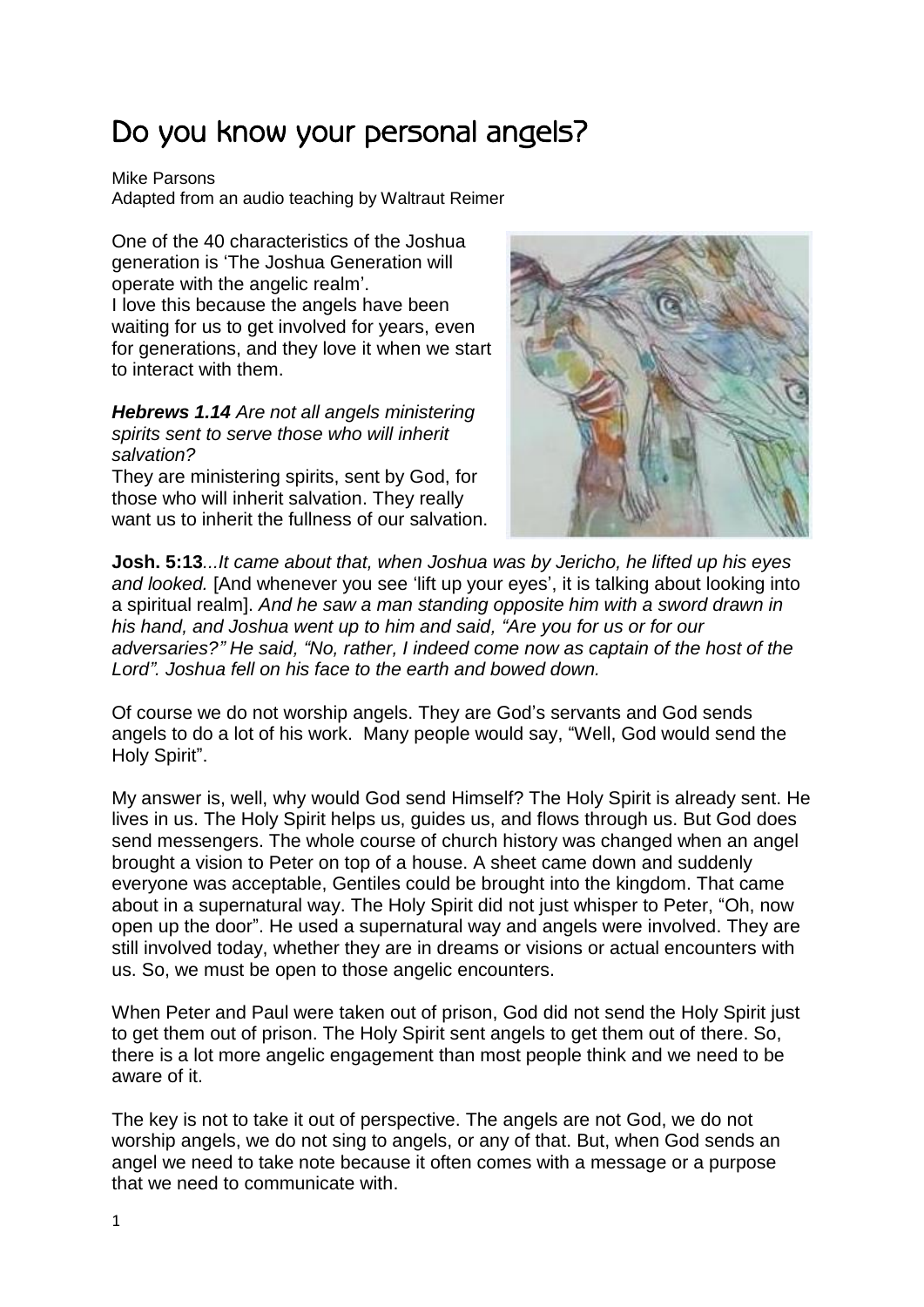Also, angels act on our behalf. That means we can assign angels to do our bidding according to the mandates we have been given by God, because they recognise our mandates. When we have a heavenly mandate, angels recognise it, so they know it has authority and they can be involved in it. So, let's be really open to that.

When I discovered the angelic realm I met my own 2 personal angels. Jesus introduced me to them. One of them looks like a warrior and another one looks like a white winged horse. Angels do not always look like people. That white winged horse actually comes when I do ministry and brings things. I have seen that horse come into the room laden with gems and weapons, with crowns and all sorts of things. Sometimes I give those things away to people.

I have met our church angels, I know them by name and I work with them. At one point there were the gathering angels that kept turning up at our meetings that started challenging people to change. There are also the seraphim, the burning ones. If you go into the temple (of Isaiah 6) and present your heart on the altar, the seraphim are very much involved there with transformation.

And there are the chashmalim, the shining ones. Often, in worship, when you see glimpses of colour, that is the chashmalim. One Sunday I was preaching in church and I caught a glimpse of colours flashing. I just caught it in the corner of my eye, and then it started to get closer and closer and the whole thing came right in front of me, right in front of my vision so I couldn't see. I was totally freaked out, and this was with my eyes open that I could see it. I know no-one else in church saw it but I saw their reaction to it, which was totally flummoxed.

Then they carried on past me and I said to God, "What was that all about? Why did you do that?" And He said, "Well, you have been asking to see. Now you have got to be ready to see when you need to see". I definitely will remember it, that is for sure.



There is a whole canopy of angels, ten different orders that we can engage with.

There is also the court of angels where you can go, present a scroll or a mandate, they will be assigned to and help you. It is like when God said, "Who will go for us?" The angels respond when we have a heavenly mandate, or a heavenly blueprint.